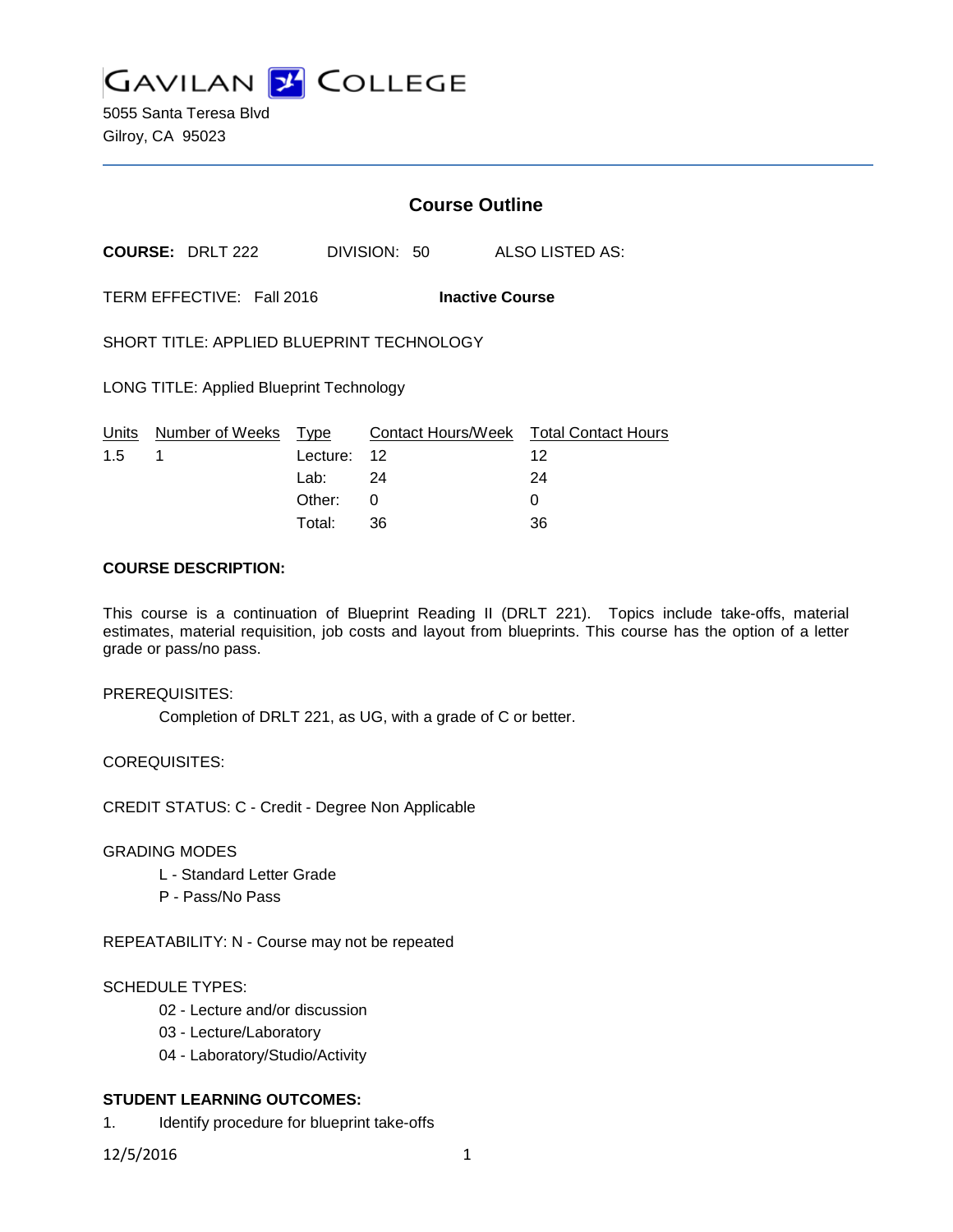Measure: : research paper, exams and performance testing PLO: 1,2 ILO: 7, 1, 2, 6 GE-LO: Year assessed or anticipated year of assessment: 2014

2. Estimate the quantity of material needed to construct requested parts of the building

Measure: research paper, exams and performance testing PLO: 1,2 ILO: 7, 1, 2, 3, 6 GE-LO: Year assessed or anticipated year of assessment: 2014

### PROGRAM LEARNING OUTCOMES:

1. Attain journey level skills needed to be successful in residential and commercial construction.

2. Locate on blueprints and in the specifications, the information needed to construct various types of load bearing and non-load bearing walls, fire protection walls and ceilings.

### CONTENT, STUDENT PERFORMANCE OBJECTIVES, OUT-OF-CLASS ASSIGNMENTS

Inactive Course: 11/28/2016

Out-of-class assignments: For each topic, the student will read chapters and do the homework assignments at the end of the those chapters.

4 lec/2 lab Hours Blueprint details

Sectional views

SLO: The student will evaluate and use blueprint details and sectional views.

Assignments: Read the chapters covered in the lecture and answer the study guide question on the assigned subject. Locate and read in the text or online regarding evaluating and using blueprint details and sectional views.

5 lec/4 lab Hours Specifications

Blueprint take-offs

SLO: The student will evaluate and use blueprint specifications and take-offs.

Assignments: Read the chapters covered in the lecture and answer the study guide question on the assigned subject. Locate and read in the text or online regarding blueprint specifications and take-offs.

3 lec/3 lab Hours Material requisitions

Material cost analysis

SLO: The student will evaluate and use material requisitions and compute material costs.

Assignments: Read the chapters covered in the lecture and answer the study guide question on the assigned subject. Interpret and evaluate material requisitions and material costs from blueprints.

7 lec/7 lab Hours Reading blueprints for a dwelling

Reading blueprints for an office building

Blueprint layout

SLO: The student will interpret, evaluate and use blueprints for a dwelling and an office building. The student will interpret, evaluate and use blueprint layouts

Assignments: Read the chapters covered in the lecture and answer the study guide question on the assigned subject. Locate and read in the text or online regarding blueprints for a dwelling and an office building, and using blueprint layout.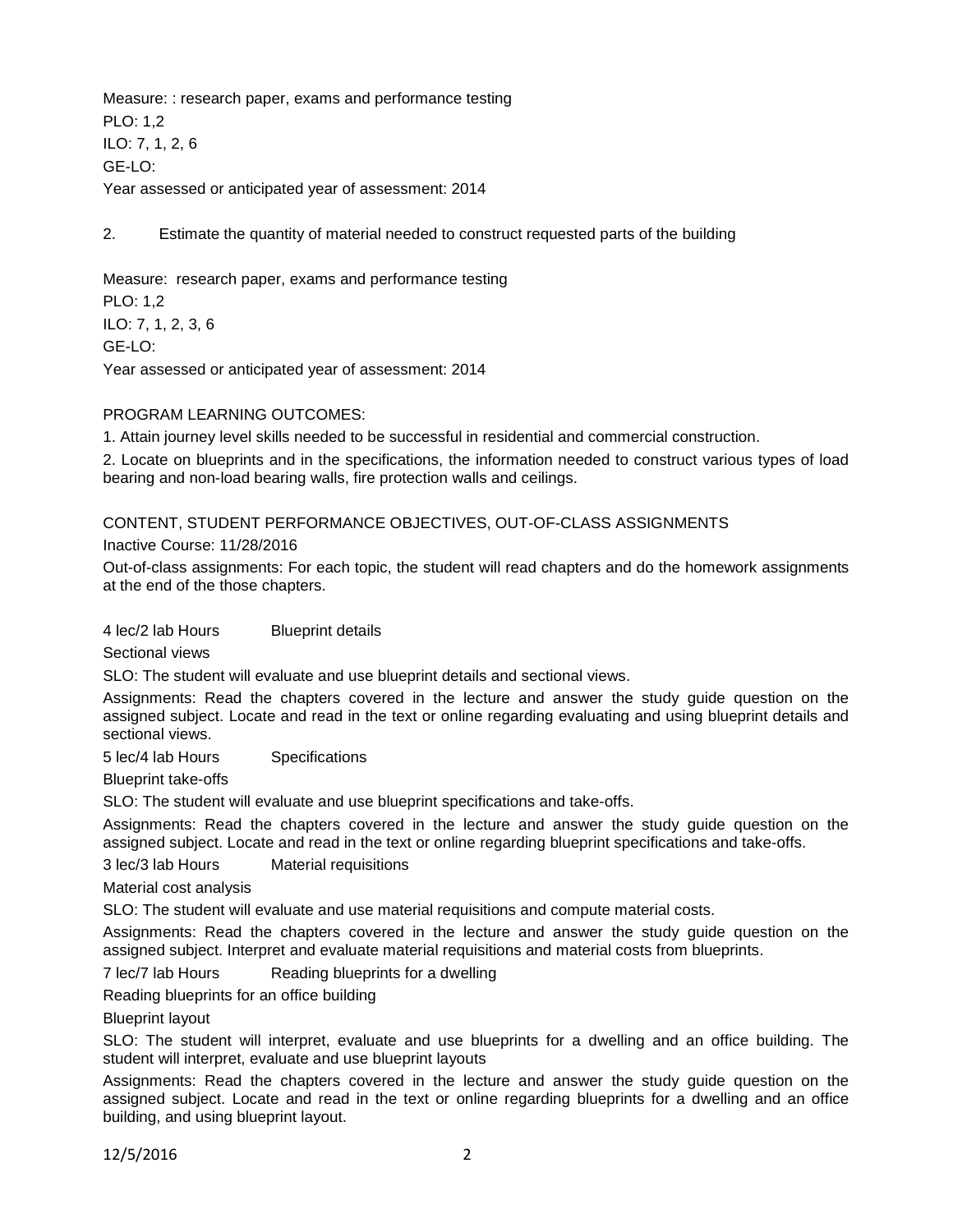## **METHODS OF INSTRUCTION:**

- A. Lecture and discussion
- B. Visual aids
- C. Demonstrations
- D. Group hands-on exercise
- E. Individual hands-on exercise
- F. One-on-one hands-on instruction

# **METHODS OF EVALUATION:**

CATEGORY 1 - The types of writing assignments required: Percent range of total grade: 10 % to 30 % Written Homework Reading Reports Lab Reports Essay Exams Term or Other Papers If this is a degree applicable course, but substantial writing assignments are NOT appropriate, indicate reason: Course primarily involves skill demonstration or problem solving CATEGORY 2 - The problem-solving assignments required: Percent range of total grade: 10 % to 40 % Homework Problems Field Work Lab Reports **Quizzes** Exams CATEGORY 3 - The types of skill demonstrations required: Percent range of total grade: 20 % to 70 % Class Performance/s Field Work Performance Exams CATEGORY 4 - The types of objective examinations used in the course: Percent range of total grade: 10 % to 30 % Multiple Choice True/False Matching Items **Completion** CATEGORY 5 - Any other methods of evaluation: Percent range of total grade: 0%

# **REPRESENTATIVE TEXTBOOKS:**

Required:

CTCNC, UBC International, United States Gypsum Company. Blueprint Reading, Interior Systems Layout, Gypsum Construction Handbook. U.S.A.: Publisher: CTCNC, UBC International, United States Gypsum Company, Textbooks are used in the classroom only. This is a standard textbook used in the Industry. Or other appropriate college level text.